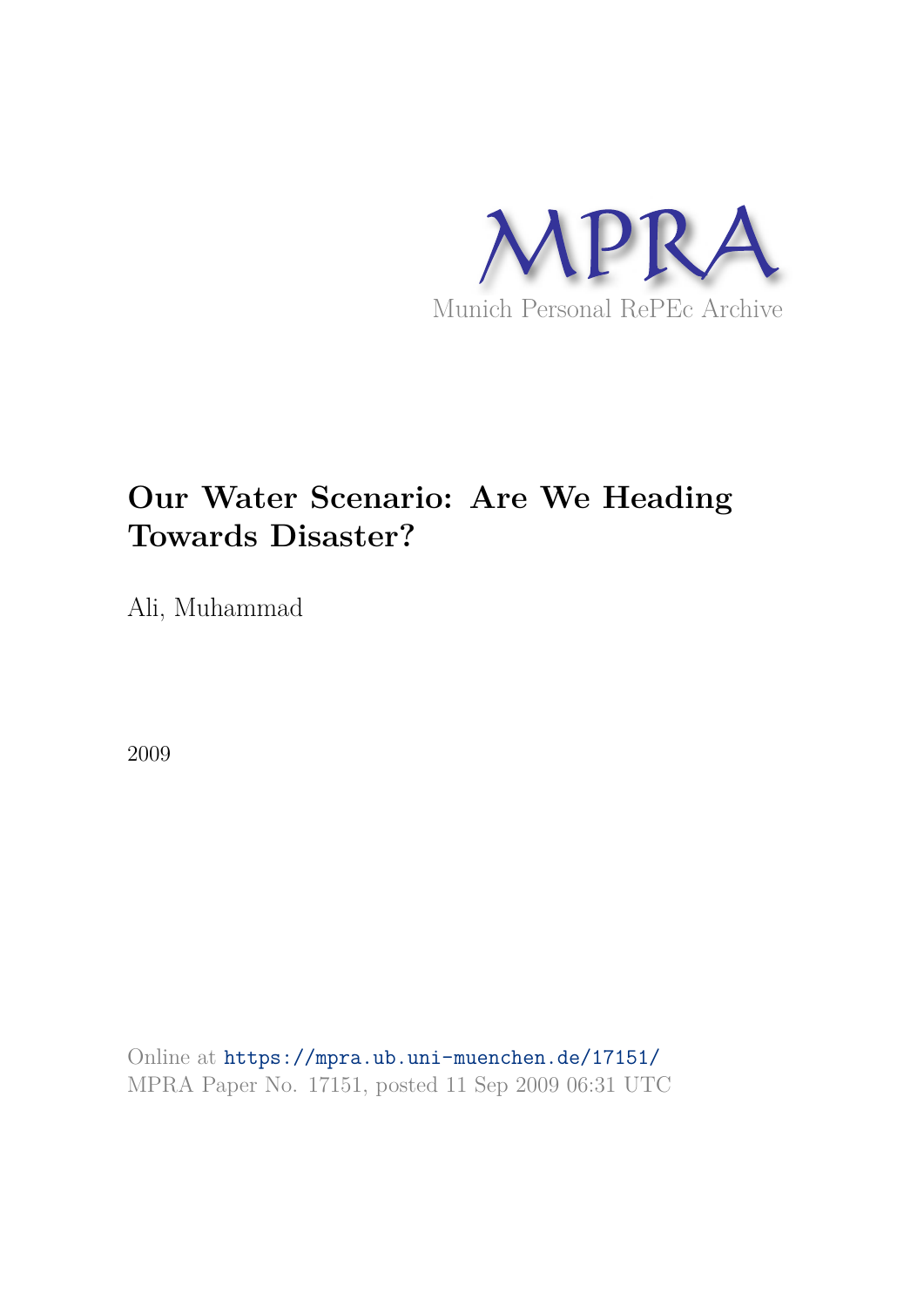# Essay Competition on Water Conservation



# **Our Water Scenario: Are Heading Towards Disaster?**

By:

Muhammad Ali Shuja Student, M.Phil (Economics) Applied Economics Research Center 0332‐3228982 alionline83@yahoo.com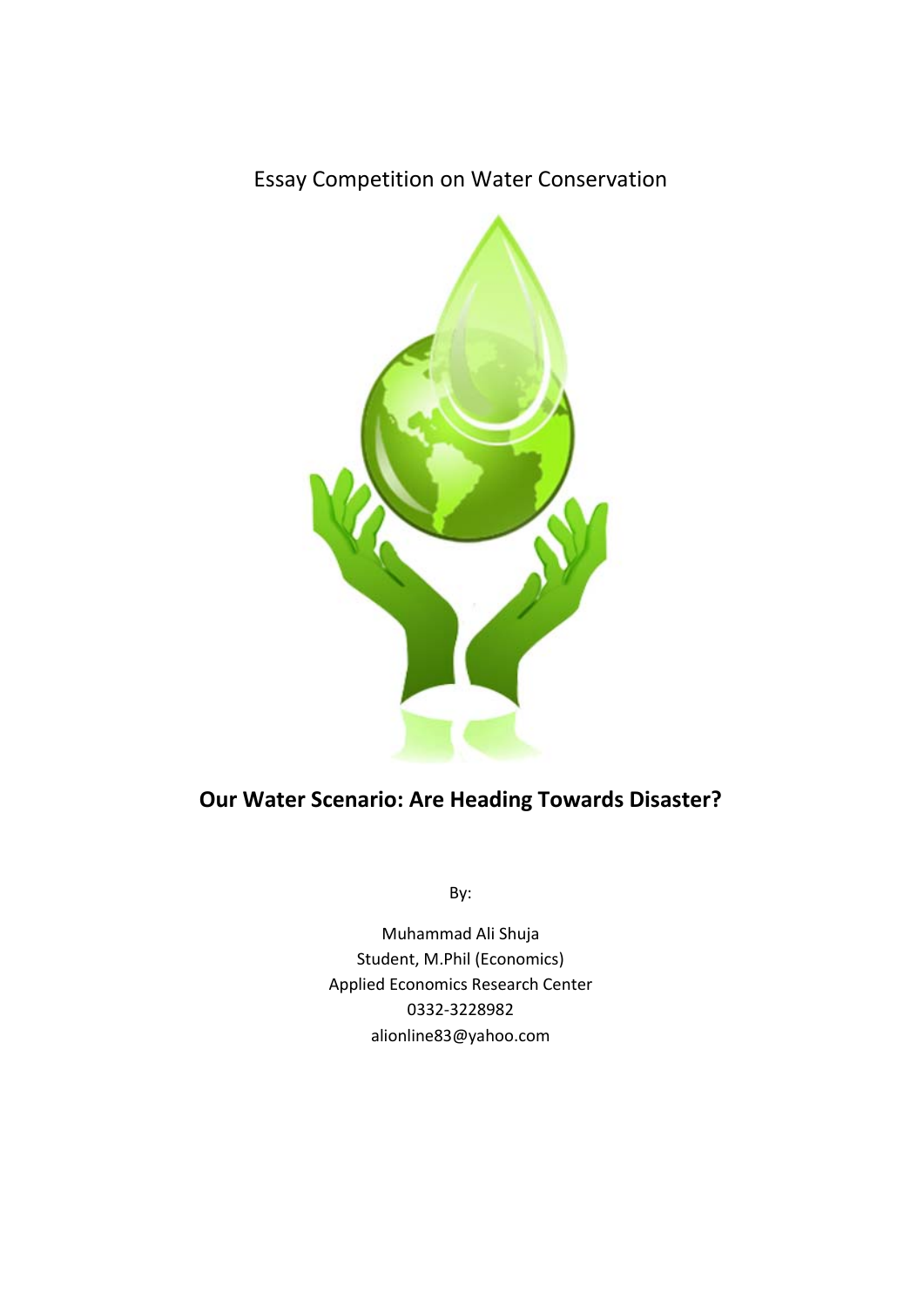### **Introduction**

Water is a basic necessity yet more than a billion people in the world do not have access to it. In case of Pakistan, 38.5 million people lack access to safe drinking water (Riaz, 2009). According to Pakistani Meteorological Department, due to the lowest recorded levels of water in the country's dams, Pakistanis are facing shortage of clean drinking water and electricity. Water and sanitation related diseases are responsible for 60% of the total number of child mortality cases in Pakistan (WHO, 2005).

The aim of Islamic Republic of Pakistan is to enable its Muslim majority to order their lives in the individual and collective spheres in accordance with the teachings and requirements of Islam as set out in the Holy Quran and Sunnah. Water is recognized as a vital resource in teachings of Islam and everyone has right of fair share of it. The Prophet Muhammad (PBUH) said: "Muslims have common share in three (things): grass, water and fire" (Abudaood 3470). Furthermore, the Holy Quran warns human beings against unfair distribution of common goods and the majority of scholars agree that Islam forbids speculation, manipulation and unbalance profit with a common good such as water (Rosemann, 2005).

#### **Access to Water**

Having access to water in Pakistan does not mean having access to safe and sufficient water supply. Pakistan's water quality ranks as 80th out of 122 nations<sup>1</sup>. Pipe water in Pakistan is of very low quality. In majority of the areas, pipe water is contaminated due to various reasons. In rural areas majority of the people use hand pumps for water extraction. Water from hand pump is generally not good for drinking and cooking. Approximately 50 percent of urban water supply is insufficient for drinking and personal use, according to PCRWR.

Access to safe drinking water is restricted to many households in Pakistan. As of 2005, approximately 38.5 million people lacked access to safe drinking water source. By the year 2025, the population of Pakistan is expected to be raised to 228.8 million and 295 million by  $2050<sup>2</sup>$ . With this increase in population, a significant burden will be imposed on water supply as on the other hand industry and agriculture sector, major users of water, are also growing. Approximately 6 percent of the total annual water resources available to Pakistan are used by the domestic and industrial sector (of which 30 to 40 percent gets wasted) and the rest 94 percent is used for irrigation purposes (Khan & Javed, 2007).

Lack of access to safe drinking water would lead to increasing incidence of diarrhea, malaria, trachoma, hepatitis A & B, poliomyelitis, schistosomiasis etc, both directly and indirectly. Investment in provision of safe water supply will not only supplement economic development but also would yield other socio-economic benefits like, improved health status, quality of labour force and reduced burden-of-disease. The majority of the population in the country is

<sup>1</sup> Water quality indicator values in selected countries http://www.unesco.org/bpi/wwdr/WWDR\_chart2\_eng.pdf

<sup>&</sup>lt;sup>2</sup> Economic Survey of Pakistan (2007-08)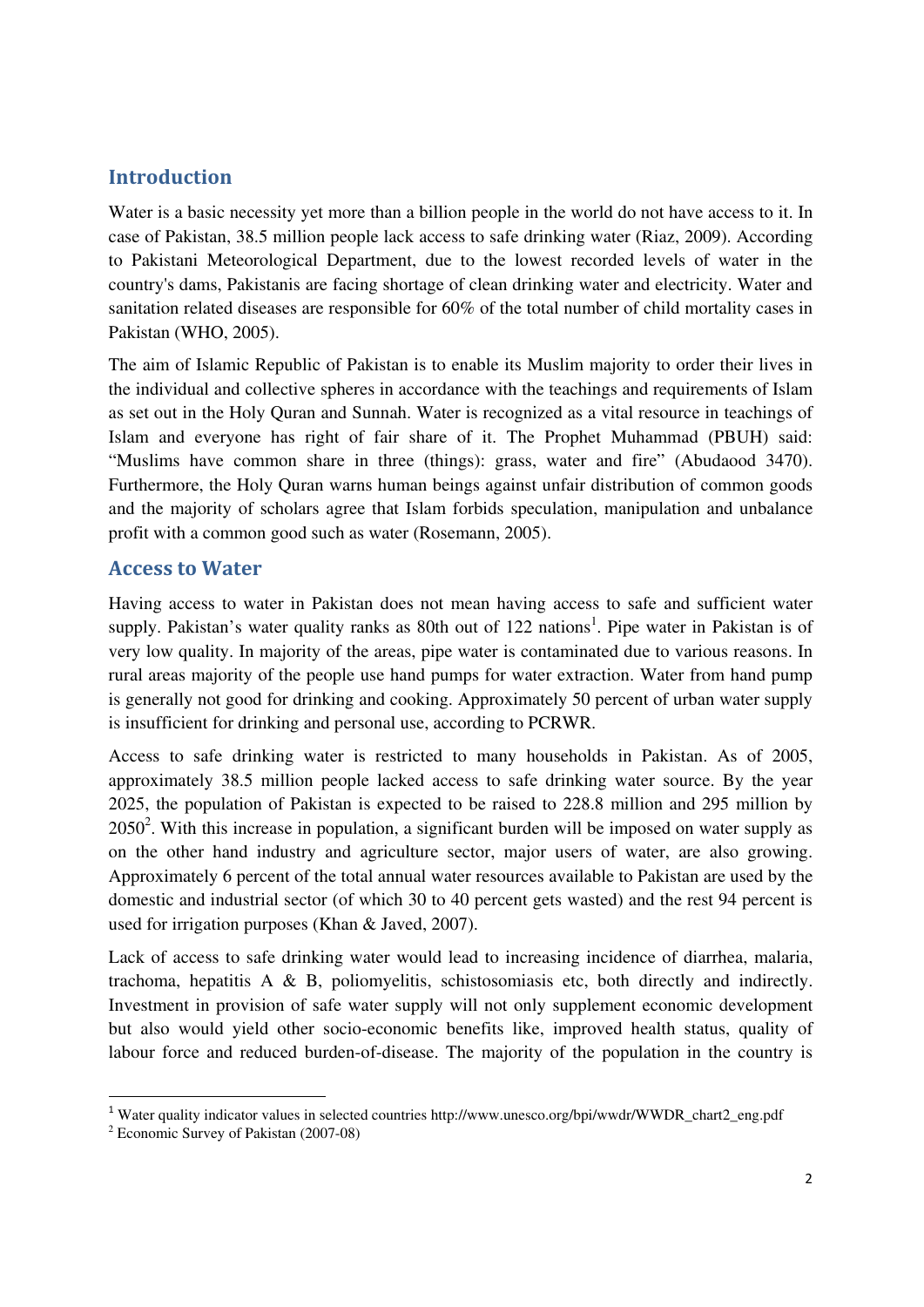exposed to the hazards of drinking unsafe and polluted water. In Pakistan around 30 percent and 40 percent of all reported diseases and deaths are attributed to poor water quality respectively (PCRWR 2004). It can be seen for figure 1 that 34.7% of the world population is faced with the problem of insufficient water and only 16.3% has plentiful water.



# **Water Resources of Pakistan**

The per capita water availability in Pakistan has dropped from 5600 cubic meter during 1952 to 1100 cubic meter in  $2006<sup>3</sup>$  and if prompt policies are not devised, the per capita water availability would fall to less than 1000 cubic meter by year 2012.



<sup>3</sup> http://www.wapda.gov.pk/pdf/KBDAM.pdf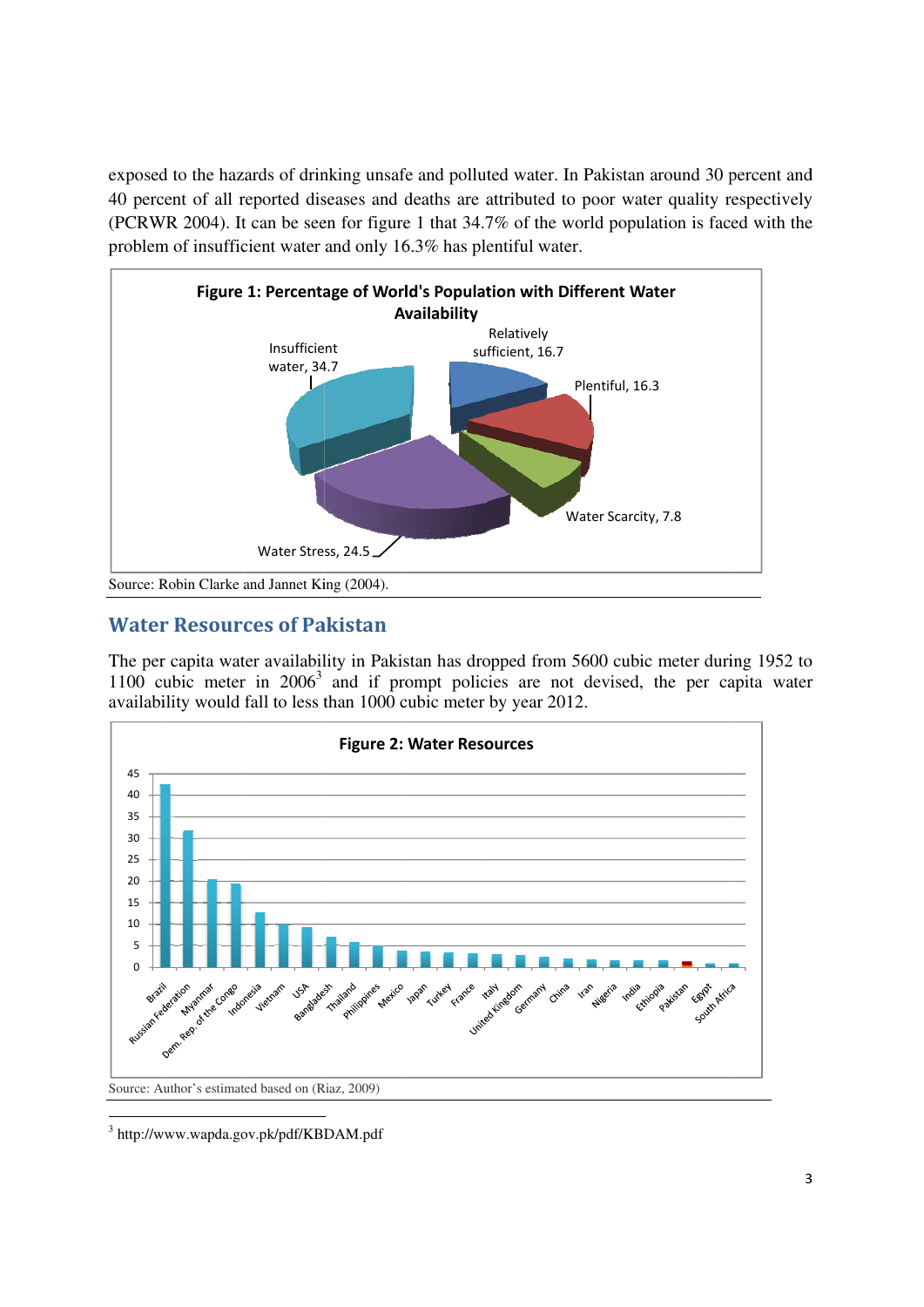Figure 2 compares the water resources of 25 most populous countries. We can see from the figure that Pakistan is one of the most water-limited nations along with South Africa and Egypt. The neighboring countries, India, Iran and China, are marginally ahead with annual per capita renewable water resources of only 1600, 1900 and 2100 cubic meters respectively. The per capita renewable water resources in major European countries are upto two times greater than Pakistan, ranging from 2300 cubic meters for Germany to 3000 cubic meters for France. As compared to China, India and major European countries, The United States of America has far greater renewable water resources: 9800 cubic meters per person per year. Countries on top of the list with largest renewable water resources are Brazil and the Russian Federation with 31900 and 42500 cubic meters per person per year respectively<sup>4</sup>.

Water is becoming the key development issue for Pakistan and the country is rapidly moving from status of water stressed country to a water scarce country, mainly due to its high population growth (World Bank; 2006). The groundwater is polluted in most of the areas and most of the dams are not it sustainable condition requiring significant efforts on part of Government to employ resources in the sector.

Despite a lowering underground water level, excessive mining is still in practice and the annual growth rate of electric tubewells has been indicated to 6.7% and for diesel tubewells to about 7.4%. In addition to the increasing pollution, saltwater intrusion threatens the country's water resources. In Pakistan, about 36% of the groundwater is classified as highly saline.

Figure 3 depicts the relationship between population and water availability. In 1951, the population was 33.7 million and the per capita water availability was 5650 cubic meter. By 1972, the population almost got double and the per capita water availability decreased to 2800 cubic. By the year 1992, Pakistan entered into the list water stressed countries and if the current trends continue, it could go as lows as 550-cubic meters by 2025 (Riaz, 2009).



4 (Riaz, 2009)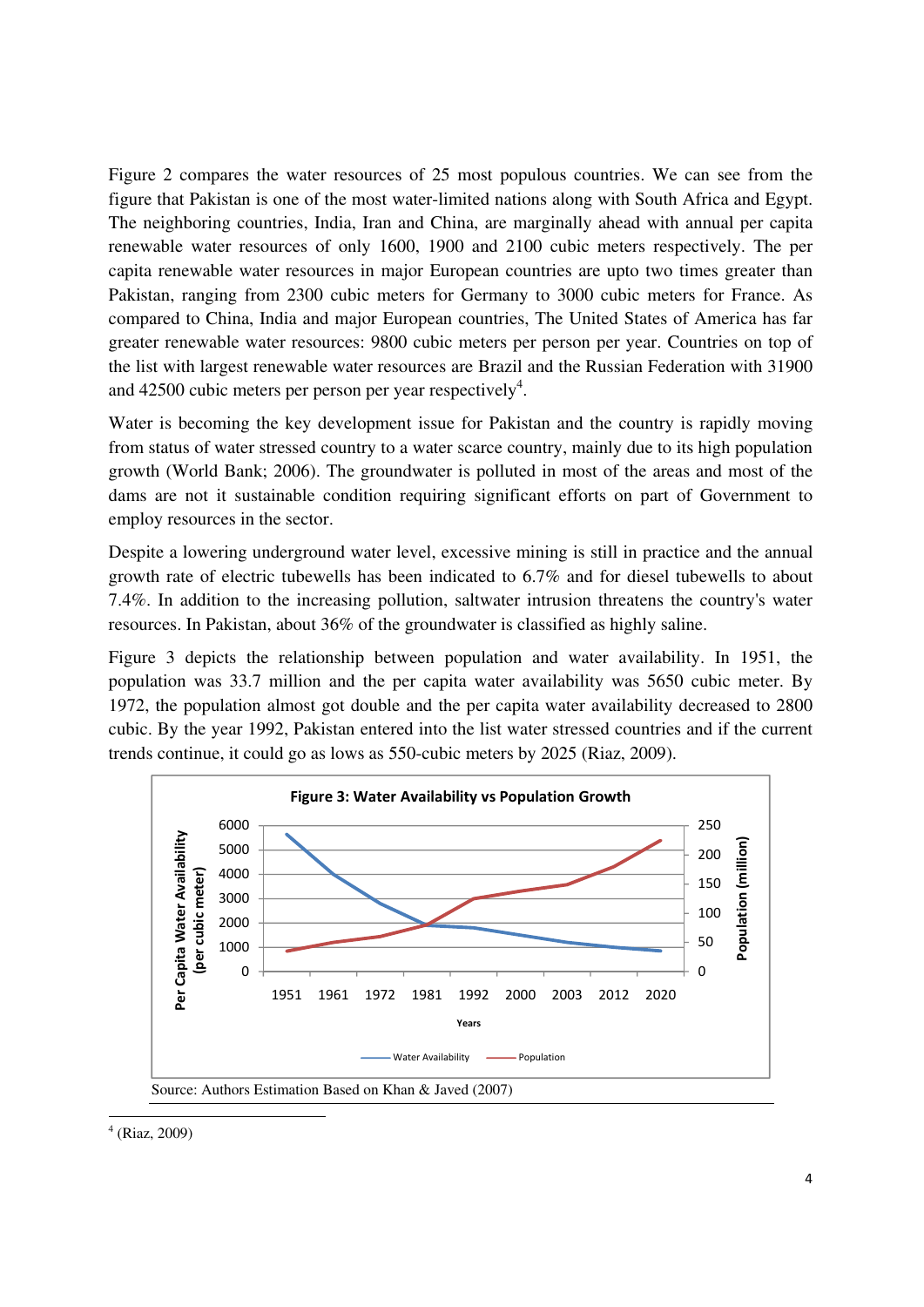## **Welfare Impact**

Figure 4 represents the process through which lack of water infrastructure affects social welfare of the population. The lack of water infrastructure forces the poor to purchase water at high per litre prices, the cost of availing this option is not limited to the per litre price but there are additional costs associated with it. People have to travel and wait in queue which incurs a time cost in addition to this; other costs are also incurred for storing and boiling water. Due to the lack of access to water, household's consumption of water falls below the minimum recommended level. Due to the reduced water consumption, people get sick more frequently and their productivity declines so does opportunities to earn and hence overall social welfare of an household declines.



#### Figure 4: Impact of Poor Water Infrastructure on Welfare

According to the World Bank data (World Bank; 2006), India stores 120 days of water usage, the US has storage capacity of up to 900 days of water usage whereas Pakistan only stores 30 days of river water. The report notes that new water reservoirs will supplement Pakistan's economic Growth and claims that a new dam can potentially add four to five percent to Pakistan's GDP

#### **Inadequate Irrigation**

Pakistan has the world's largest contiguous irrigation system and it has harnessed the Indus River to transform 35.7 million acres for cultivation in otherwise arid conditions (Riaz, 2009). Despite this fact, the agriculture sector contributes less than 20% of the Pakistan's GDP and Pakistan remains a food-deficit nation. The inadequate irrigation and water infrastructure deficit is estimated at US \$70 billion. Pakistan needs to invest almost US \$1 billion per year in new large dams and related infrastructure over the next five years WHO (2004).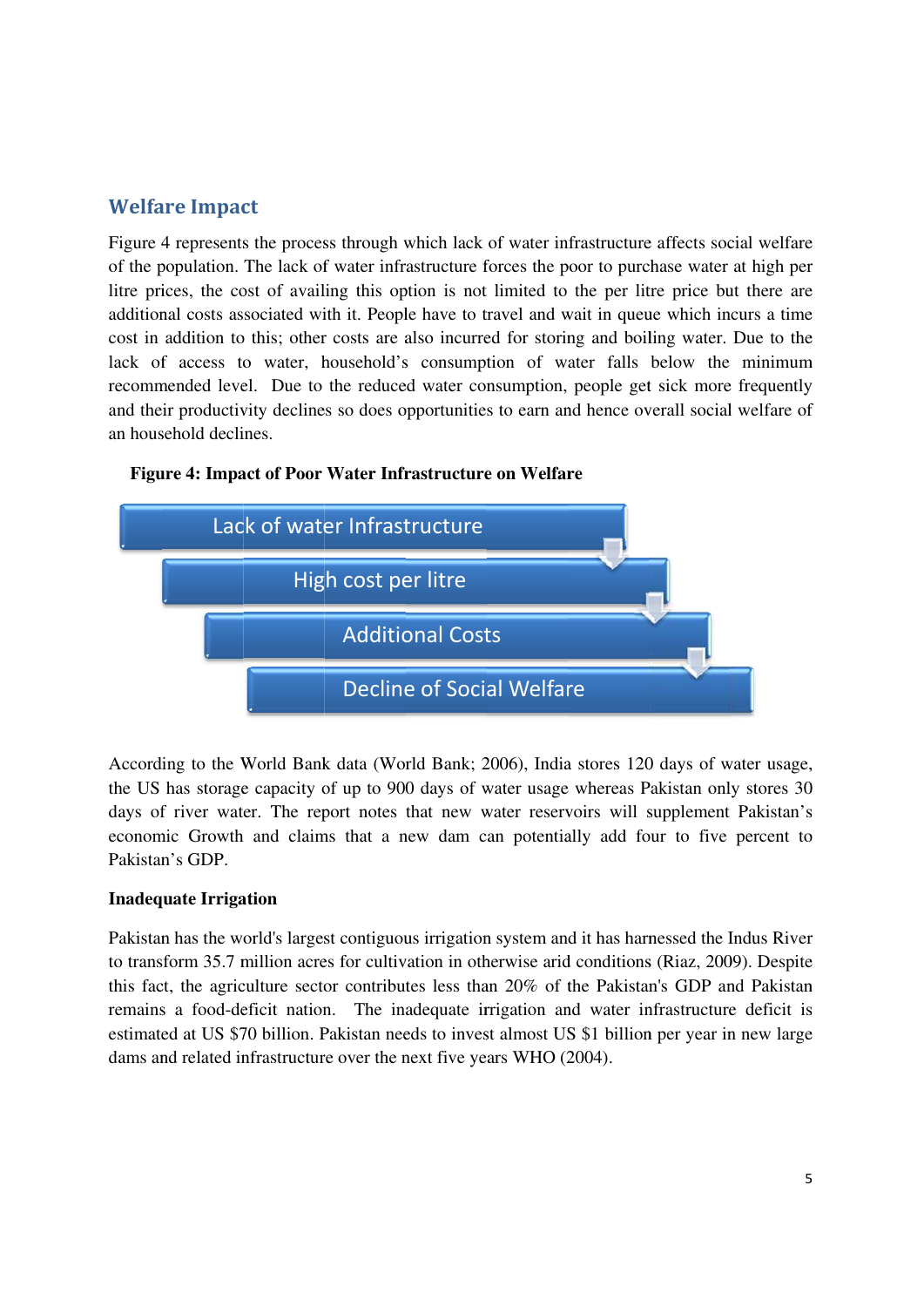#### **Hydroelectric Power**

Power generation also utilizes water and it is considered an essential element in Pakistan, but despite the fact that Pakistan has the potential to generate power much greater than its requirement, only about 20% is generated by hydroelectric power plants (Riaz, 2009). The power shortage is expected to increase to 6000 by 2010 and 30700 megawatts by the year 2020 which currently stands at  $2,000^5$  megawatts. Pakistan's current power generating capacity is 20000 MW from all sources and it has the potential to generate as much as 50,000 MW of hydroelectric power, more than twice its total current generating capacity. The current capacity is not only significantly less than demand but also acts as an obstacle in Pakistan's way to the sustainable economic growth.

### **Conclusion**

To summarize the above discussion we can say that Pakistan is indeed heading towards disaster if immediate actions are not taken. Clear-cut policies with guaranteed implementation are required in order to fulfill the domestic water requirement. It would be unfair to state that Government is unaware of the situation. Minister for Environment spoke to media on World Water Day 2009 and urged water conservation measures as the country was nearing scarcity with per capita availability falling down to 1000 cubic meter annually.

There is a need to develop new, large and modern water reservoirs to increase the water saving capacity. In addition to this, serious conservation steps need to be taken to improve the efficiency of water use in Pakistani agriculture which claims almost all of the available fresh water resources. Pakistan is still employing old irrigation practices while better and reliable technologies and methods are available (Riaz, 2009).

Comprehensive training programs should be introduced in order to educate farmers and common people about the conservation practices. The motivating factor in this regard could be the religion as Islam discourages water wastage and Islamic history practically how to conserve water and how to avoid wastage and misuse.

The efforts to improve the current water scenario would have spillover effects on society. Through increase in clean water supply, health of the individuals would get better, their productivity will increase and economy will grow. On the other hand, clean water would increase the total agricultural productivity and crops produced with clean water would be much healthier than the existing ones. The healthier crops would mean healthier people and hence through labor productivity, economy will prosper.

<sup>5</sup> (Riaz, 2009)